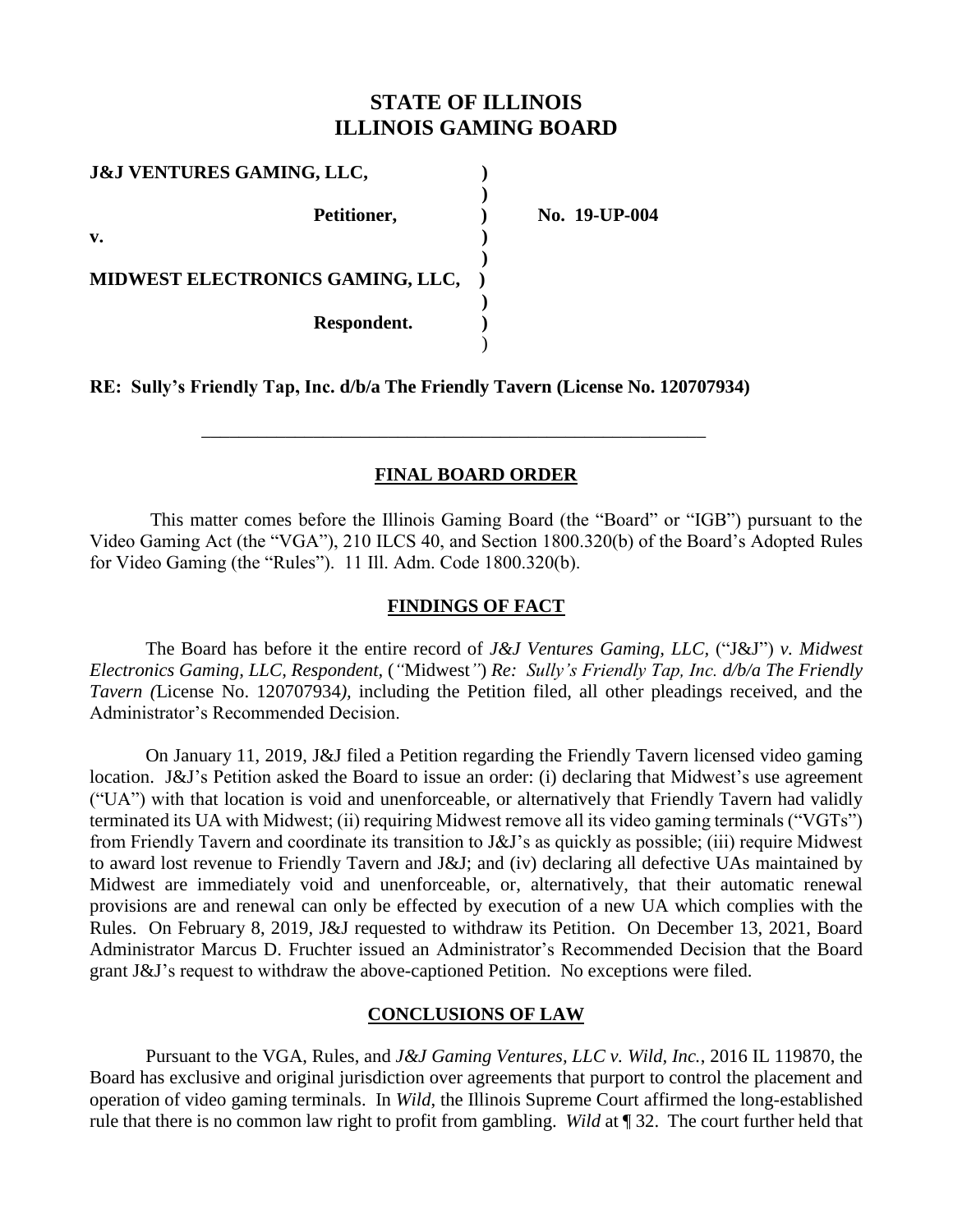the VGA's legalization of video gaming is an exception to the general prohibition on gambling, that video gaming is allowed only as authorized by the VGA or Rules, and that by "legalizing the use of video gaming terminals for commercial gambling purposes, the legislature enacted a comprehensive statutory scheme, creating rights and duties that have no counterpart in common law or equity." *Id*.

J&J's request to withdraw its Petition is sufficient to conclude this matter. In *Doxsie v. Ill. Gaming Bd*., 2021 IL App (1st) 191875, the Appellate Court affirmed the Board's authority to interpret and administer the Rules. *Doxsie* at ¶ 17. In this matter, J&J seeks to withdraw its request. The Rules do not specifically contemplate a Petitioner's ability to withdraw its Petition. In keeping with our authority to interpret and administer the Rules, we find that a Petitioner's withdrawal of its Rule 320 Petition is implied and fundamentally fair. Moreover, it is not a proper use of the limited time and resources of all involved to require a petitioner to continue to prosecute a petition it no longer wishes to advance.

Therefore, after careful review and consideration of the entire record, the Board hereby:

- (1) Adopts the Administrator's Recommended Decision;
- (2) Grants J&J's February 8, 2019, request to withdraw its above-captioned Petition regarding Friendly Tavern;
- (3) Makes no findings of facts or conclusions of law on the merits of J&J's Petition; and
- (4) Closes the Petition regarding Friendly Tavern.

This is a Final Order subject to judicial review under the Administrative Review Law pursuant to 230 ILCS 10/17.1. The Rules of the Illinois Gaming Board do not permit motions or requests for reconsideration of this Order.

## **VOTED THIS THE TWENTY-SEVENTH DAY OF JANUARY 2022**



Charles Schmadeke, Chairman Dionne R. Hayden



Anthony Garcia Marc E. Bell



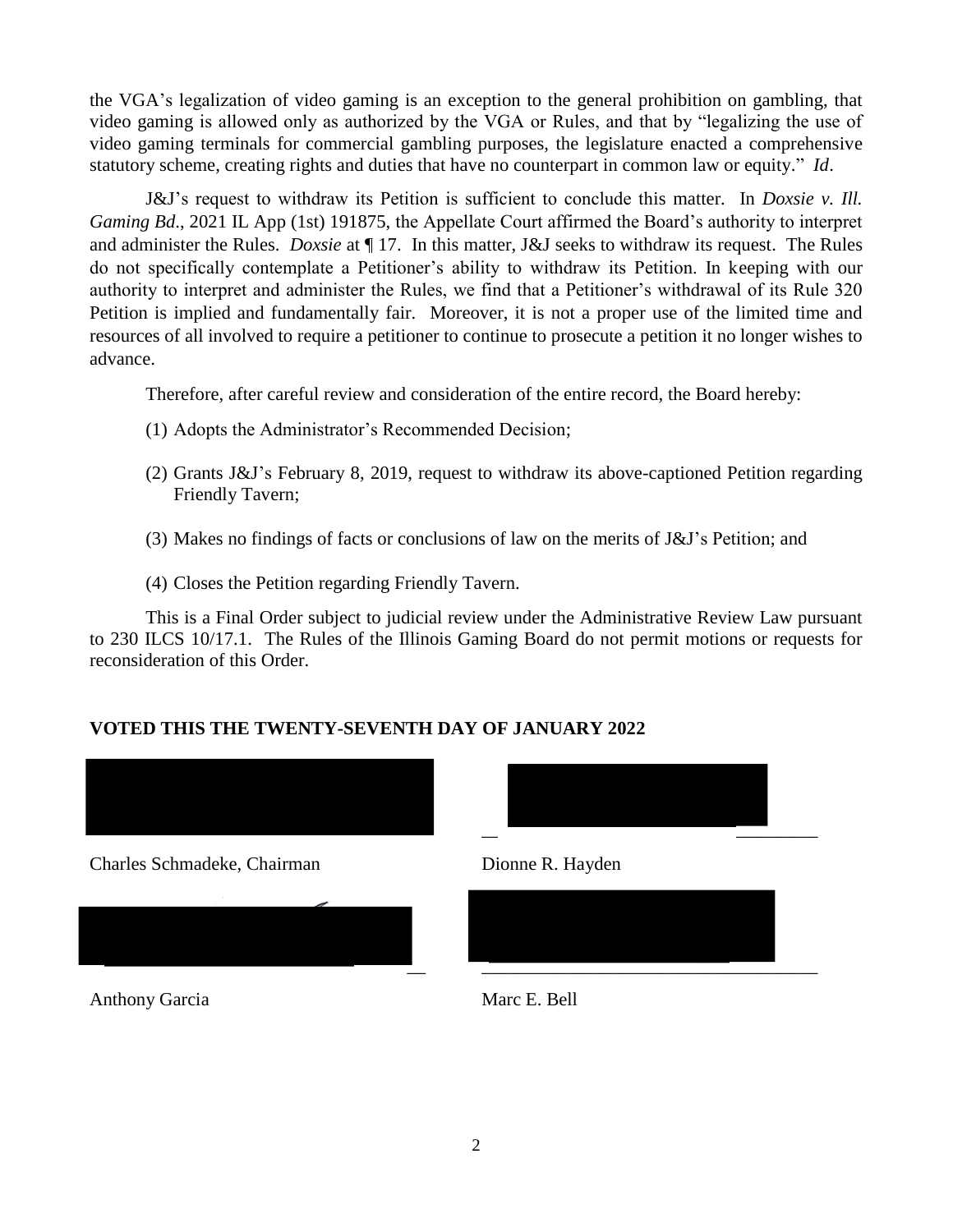### **STATE OF ILLINOIS ILLINOIS GAMING BOARD**

**J&J VENTURES GAMING, LLC,**  $\qquad \qquad$  **) No. 19-UP-004 ) Petitioner, ) ) MIDWEST ELECTRONICS GAMING, LLC, ) ) Respondent. )**   $)$ **RE: Sully's Friendly Tap, Inc. d/b/a ) The Friendly Tavern (License no. 120707934) )** 

### **ADMINISTRATOR'S RECOMMENDED DECISION**

This dispute comes before the Illinois Gaming Board (the "Board" or "IGB") under Section 1800.320(b) of the Board's Adopted Rules (the "Rules"). 11 Ill. Adm. Code 1800.320(b). This Recommendation issues under Rule 320(b)(6). 11 Ill. Adm. Code 1800.320(b)(6).

On January 11, 2019, J&J Ventures Gaming, LLC ("J&J") brought the above-captioned Rule 320 Petition against Respondent Midwest Electronics Gaming, LLC ("Midwest") to contest the validity and enforceability of an agreement that purports to control the placement and operation of video gaming terminals ("VGTs") at Sully's Friendly Tap, Inc. d/b/a The Friendly Tavern ("Friendly"). On February 8, 2019, J&J contacted the Board stating it wished to withdraw the Petition. J&J also notified Midwest. Midwest advised the Board on February 14, 2019 that it too considered the matter resolved. Accepting the parties' representations, there is no justiciable controversy under Rule 320 for the Board to resolve.

As such, the Board should permit J&J to withdraw its Petition, thereby closing this matter and allowing the existing UA between Midwest and Friendly to continue in operation according to its terms.For the foregoing reasons, I recommend that the Board enter an Order:

1. Granting J&J's request to withdraw its Petition in the above-captioned matter; and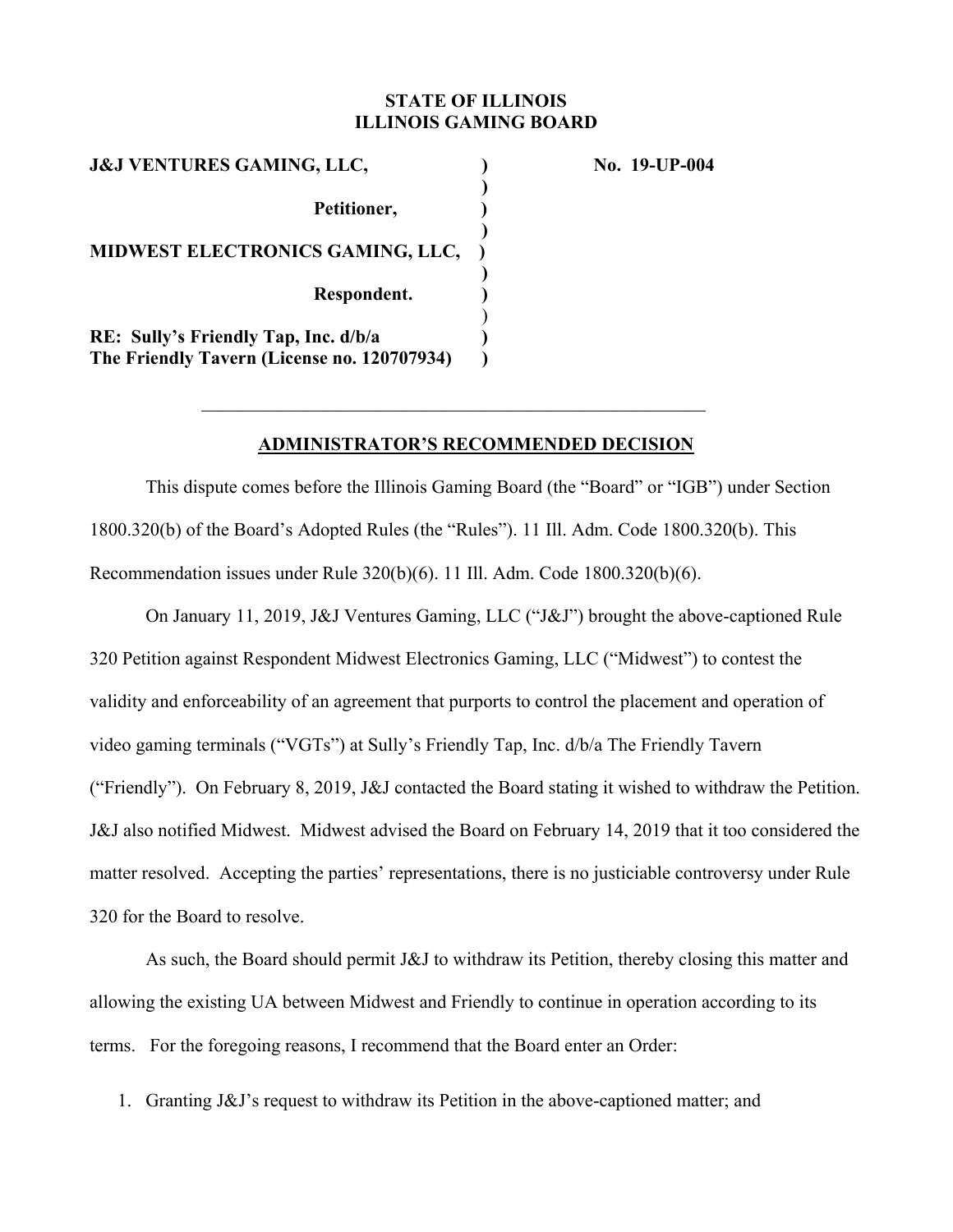2. Directing that all further proceedings shall be cancelled, and the matter concluded.

**Pursuant to Rule 320(b)(7), any party to this Petition wishing to file exceptions must do so no later than 14 days after receipt of the Recommended Decision.** 

**DATED: DECEMBER 13, 2021 RESPECTFULLY SUBMITTED,** 



**ILLINOIS GAMING BOARD ADMINISTRATOR**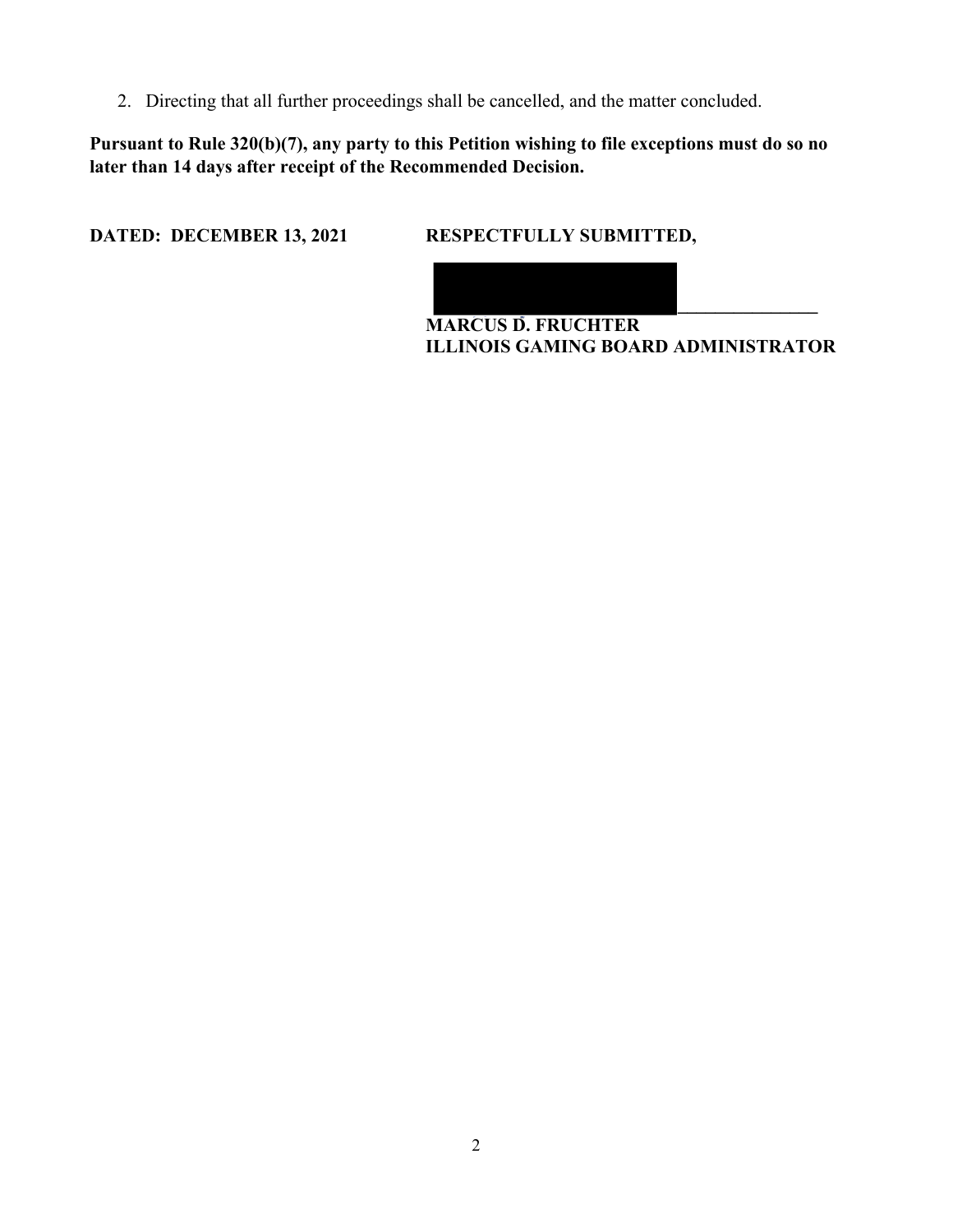#### **SERVICE LIST**

Pursuant to Board Rules 1800.320(b)(2)(A), 1800.320(b)(12), and 1800.140, this Final Order is being served via e-mail upon all parties of record to

J&J Ventures Gaming, LLC c/o Compliance Officer igb@jjventures.com 1400 Raney Street Effingham, IL 62401

Attorney for Midwest Electronics Gaming, LLC James P. Murphy [jmurphy@clarkhill.com](mailto:jmurphy@clarkhill.com) Clark Hill 130 East Randolph Street, 39th Floor Chicago, IL 60601

Timothy S. Jones Midwest Electronics Gaming Tim@Midwest.bz 601 N. Main Street Ellsworth, IL 61737

The Friendly Tavern c/o David E. Connolly, Jr davideconnollyjr@hotmail.com 216 East South Street Danville, IL 61832

Office of General Counsel IGB.320@igb.illinois.gov Illinois Gaming Board 160 North LaSalle Street, Suite 300 Chicago, IL 60601